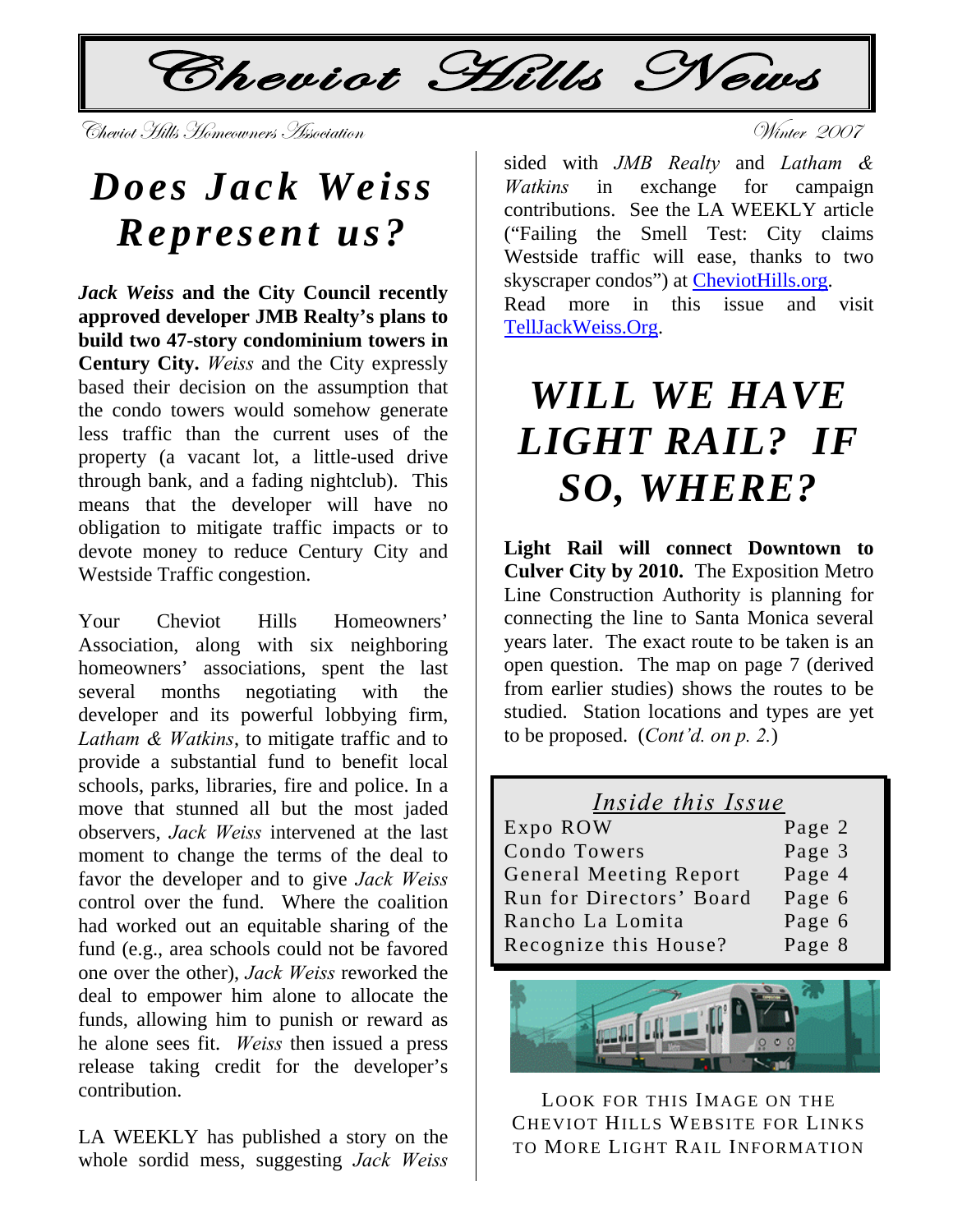#### *Light Rail (cont'd)*

**Exposition Light Rail was planned for two phases for two reasons:** "Lack of Funding for Project to Santa Monica" and "Lack of Consensus of a Route from Culver City to Santa Monica." (Federal Transportation Agency (FTA) Record of Decision (Phase 1), pp. 6-7 see [CheviotHills.org.](http://www.cheviothills.org/)) The FTA explained: "The Draft EIS/EIR considered an alignment for LRT that followed Venice Boulevard and Sepulveda Boulevard and did not use the MTA owned former railroad right of way in the areas adjacent to South Robertson, Castle Heights, Cheviot Hills, Westwood Gardens and the West of Westwood communities. Many comments were received that said that additional consideration should be given to an alignment that remained on the MTA owned right of way and did not divert around this segment. Due to a lack of consensus on this issue, no decision was made concerning the route of the future project from Culver City to Santa Monica and this question was deferred to a future study." (Record of Decision (Phase 1), p. 7.)



SANTA MONICA AIR LINE CROSSES OVER MOTOR AVENUE

*Who Decides?* The construction of Phase 1 and the study of Phase 2 is under the auspices of the *Exposition Metro Line Construction Authority* ("Construction Authority").

The Authority's members are: County Supervisors *Yvonne B. Burke* (chair) and *Zev Yaroslavsky*; L.A. City Council members *Jan Perry* (vice-chair), *Bernard Parks* and *Herb Wesson*; Culver City vice-mayor *Alan Corlin*; Santa Monica City Council member *Pam O'Connor*; Metro CEO *Roger Snoble* (non-voting member); and *Richard D. Thorpe* (CEO). The Construction Authority's website is [www.buildexpo.org](http://www.buildexpo.org/); the phone is (213) 922-3976. Metro (formerly know as MTA) will operate the Expo line once opened – whatever the length and wherever the route.

**The Construction Authority has commissioned an Environmental Impact Review (EIR) concerning Phase 2.** Scoping hearings will begin shortly. CHHA has set up a committee to participate in, publicize and monitor the EIR process and to advise the CHHA Board.

### **Exposition Right of Way (Expo ROW)**

Contiguous strip of land through: Los Angeles, Culver City and Santa Monica.

> Steam railroad starting in 1875.

Electric "Red Cars" for freight passengers until 1953.

**Diesel freight trains through** the 1980s.

Acquired by MTA c. 1990.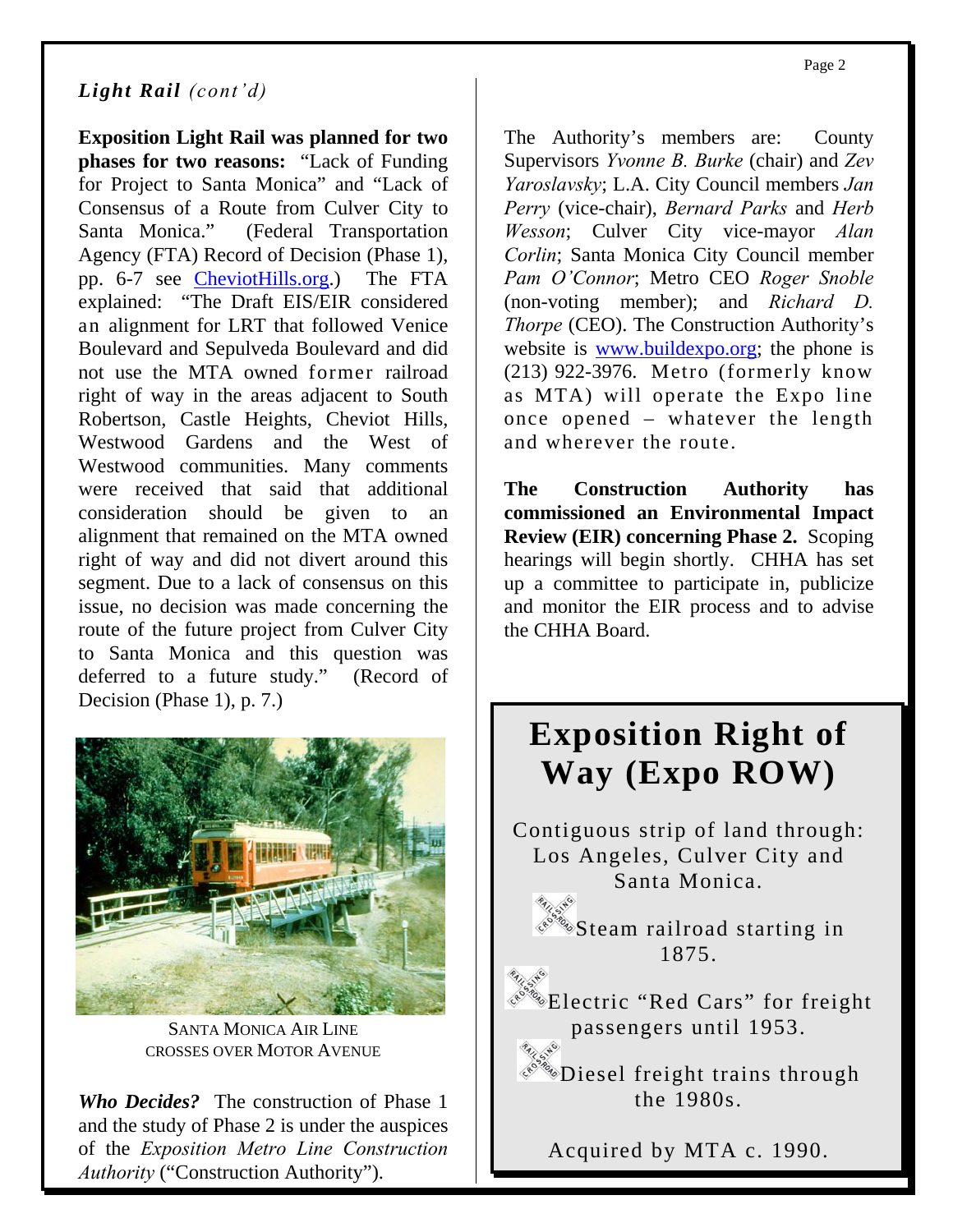### **Cheviot Hills Bulletin Board**

When people inside and outside our neighborhood could post anonymously to our bulletin board ([cheviothills.org/board](http://cheviothills.org/board/)), it was quite busy. Now, it is used hardly at all. What *is* active on the bulletin board are registrations by computerized "bots" trying to spread advertising.

We do not have the time or the expertise to keep ahead of these registrations. Should the bulletin board not get more use, and without someone able to beat the bots, the bulletin board may be dropped. Regardless, we will continue our webpage and our periodic email "blasts" to keep in touch.

## *Homeowners Coalition Declares Partial Victory, Partial Defeat, Deep Frustration*

By now you may have received Jack Weiss' email co-opting the "Community Benefit Fund" negotiated by the coalition of homeowners associations including your Cheviot Hills Homeowners' Association. The full description of the coalition plan can be found at [www.TellJackWeiss.Org](http://www.telljackweiss.org/).



#### Page 3 ONE TOWER OF PROPOSED PROJECT

**The Victory.** The HOA coalition had sought millions of dollars from JMB dedicated to local infrastructure to offset impacts of current and past development. The coalition's plan was

adopted – in part. The coalition's plan, which was co-opted by Jack Weiss as his own, was to have a fund which would generate interest in perpetuity for the community to offset the perpetual impacts of development, including the impacts of the JMB project.

**The Defeat.** As stated above, despite almost 500 requests from constituents and the requests from the leadership of all major HOAs around Century City, *Jack Weiss*  chose to consolidate power for himself and deny the community the power to fund itself outside of the political process.

The economic portion of the deal negotiated by *Jack Weiss* falls short of the deal negotiated by the coalition in several respects. Most notable is that the coalition package included \$5M up front with all but \$250K going to the community benefit fund. Under the Councilman's plan, the developer must only contribute \$2.5M up front, and an additional \$2.5M only if the developer chooses to build the second tower. This will delay the second \$2.5M and its community benefits for years, or even eliminate the \$2.5M entirely. Also, under *Weiss'* plan, a significant portion of the \$5M will go to pay for mitigations that were supposed to be funded by past development projects, meaning (*cont'd. on p. 4.)*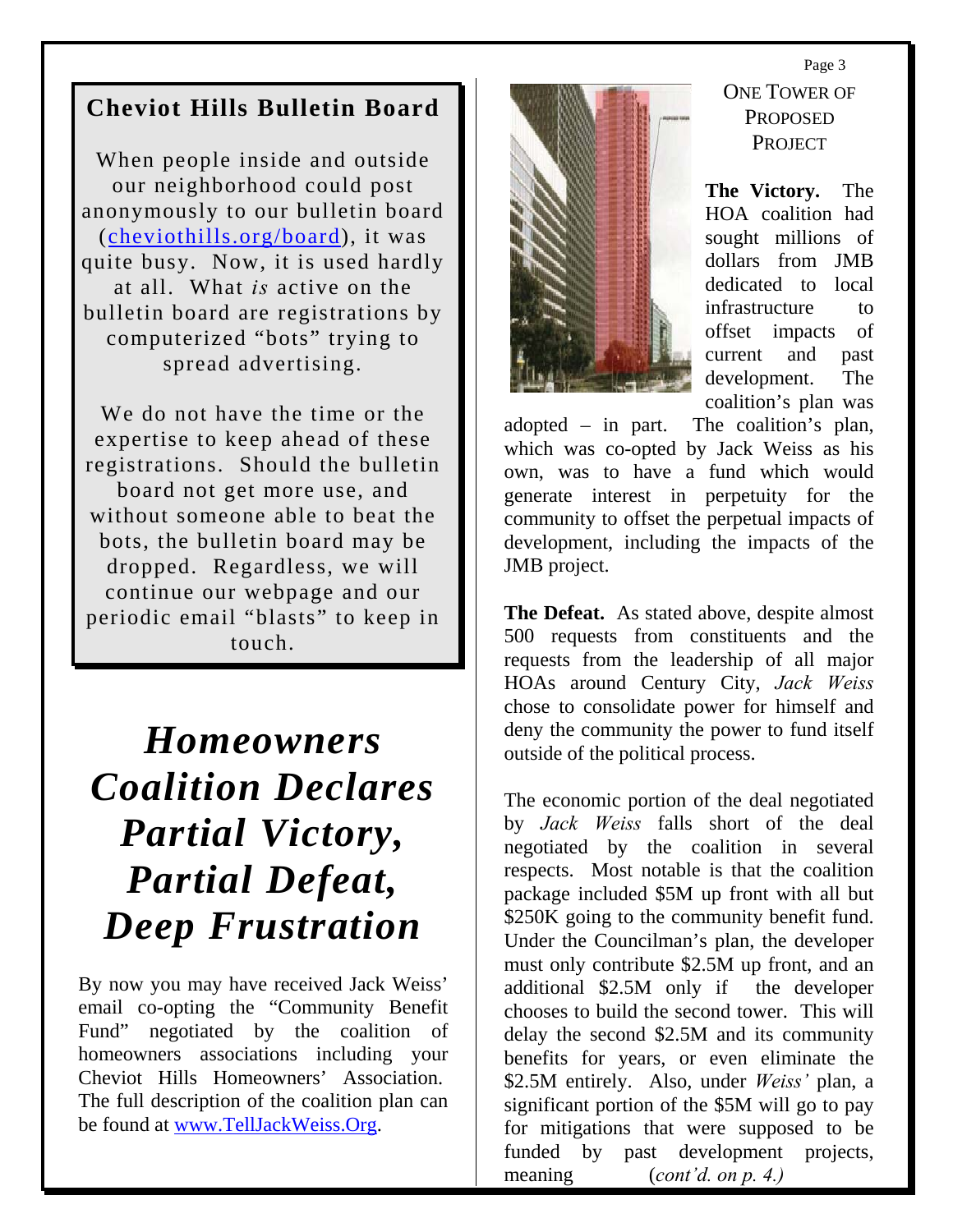Page 4

#### *Coalition (cont'd)*

that the community will be "paying twice" for these mitigations.

The arrangement accepted by *Jack Weiss* also falls short of the public accountability, transparency and predictability that the coalition sought. As final funding decision power rests exclusively with the council office, the same back-room power that allows flawed development projects to go forward will now be another tool of the powers-thatbe in trying to "influence" residents – precisely what the coalition was working to avoid. Funding for facilities such as schools which was formulaic under the coalition plan can now be doled out based on other motivations

We hope that the fund will be operated in such a fashion that each facility gets identical funding as other like facilities. In this way, we can avoid inter-area concerns over inequitable distribution of the funds.

**The Frustration.** The HOA coalition was also reminded, yet again, that the process of approving large projects in the City is under the complete control and guidance of lawyers and lobbyists. They have the power to influence and control every organ of City government and have the access to ensure that the City passes projects that should not be approved.

In this case, the frustration was coupled with disappointment when counsel for the developer decided to disclose confidential settlement communications, correspondence and other confidential material in support of their client. They also chose to trash good people that they have known for years.

**Next Steps.** Tract No. 7260 along with other homeowner groups will likely file a lawsuit challenging the City's approval of the JMB

project on multiple grounds. Central to any lawsuit would be the outrageous assertion that a combined 106 stories of high-rise residential towers, comprised of 1,300,000 square feet with 483 units creates less traffic than approximately 35,000 square feet of a walk-up bank and nightclub.

With the lawsuit the community will either have a reduced project and proper evaluation of impacts/development rights OR, should we lose the suit, some form of the community benefit fund will be in place. Either way, the community will be better off than it was before.

□ by *Mike Eveloff*, President, Tract 7260 Homeowners' Association

## *General Meeting*

Around 250 residents attended our November 15th General Meeting. Board member (and Westside Neighborhood Council representative) *Stacy Antler* arranged the meeting with the able assistance of her board, including *Alisa Griner*, who saw to the refreshments and signage at the meeting. Special thanks go to Vista del Mar, which provided the meeting space gratis. (See xx for more information about Vista del Mar.)

The meeting agenda included committee reports, revising the Association's bylaws, and a light rail presentation.

**Committee Reports.** Among committee reports, *Greg Pulis* reported for the **traffic committee** that the newly installed traffic islands will have irrigated plantings. He also reported on the efforts of a coalition of homeowners associations which caused JMB Development to agree to contribute \$5 million in funding toward schools, traffic mitigation, and public safety to clear the way for building (*cont'd. on p. 5)*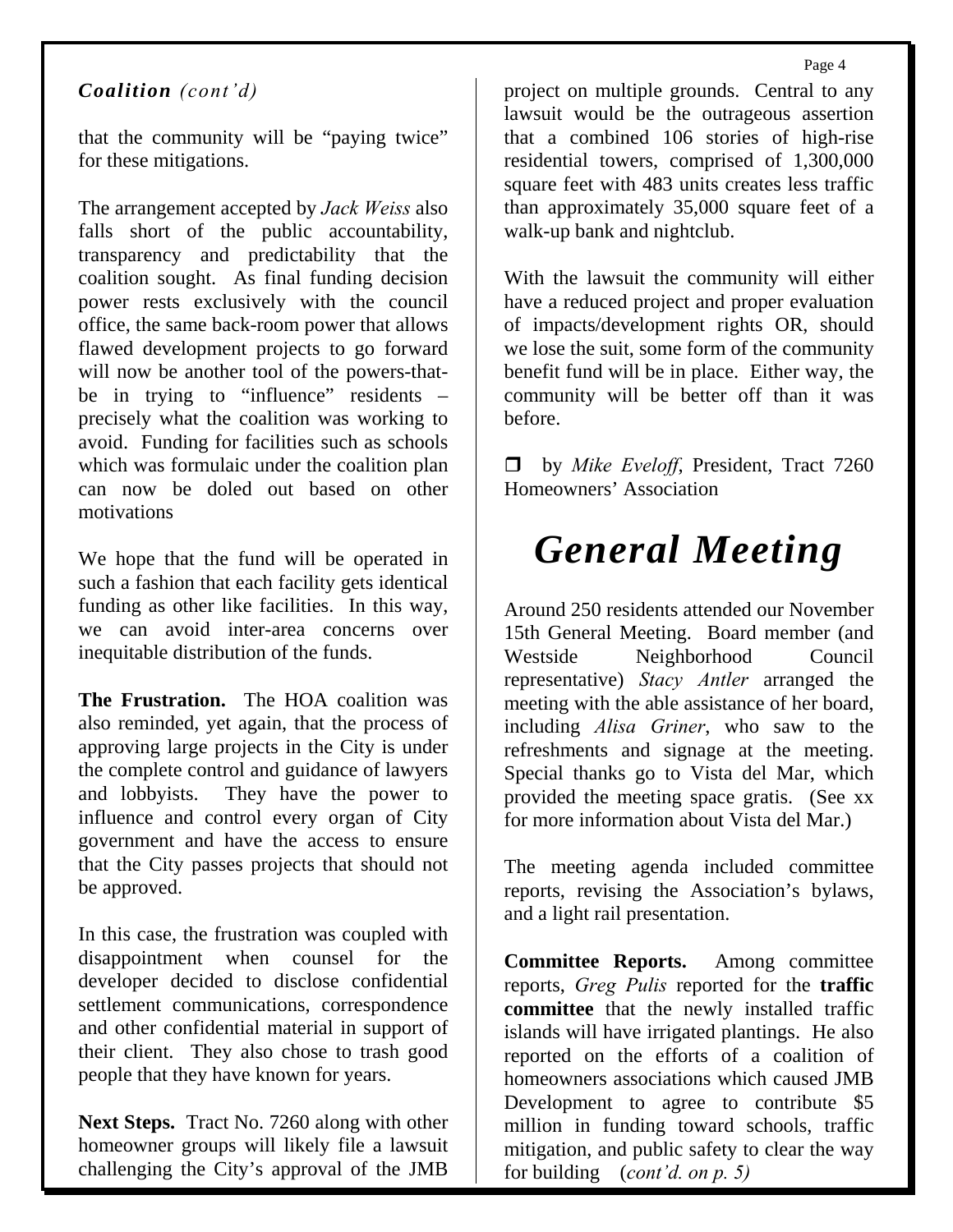#### *General Meeting (cont'd)*

condominium towers in Century City. Curiously, *Jack Weiss* is publicly taking the credit for arranging the contribution – after usurping the coalition which negotiated the contribution in the first place. Emails and letters from within this Association and other coalition members helped to keep the JMB settlement on track – at least in a watered down version.

*Carol Bahoric* reported for the **schools, parks and library committee** that the proposal for a several story fence around the Rancho Park Golf Course driving range has been withdrawn. Any renewed proposal is expected to be reduced in scope through a cooperative effort with the neighborhood, including concerned golfers.

*Stacy Antler* reported for the **trees and streets committee** that the City is making free trees available.

*Jeff Berman* reported that his **neighborhood preservation committee** is supporting a City Council proposal to limit McMansions through an ordinance correlating new construction footage to lot size. The Association's survey found neighborhood support for such limits. *Mr. Berman* also reported that his committee has succeeded in getting City enforcement of law concerning setbacks and illegal fences.

All committee chairs can be reached by email through addresses listed at [www.cheviothills.org/homeowners](http://www.cheviothills.org/homeowners) or by mail at P.O. Box 64458, Los Angeles, California 90064-0458.

**Bylaws Revised.** The members present approved the first major revision of our bylaws in the Association's history. Significant changes include staggered, twoyear terms for the Board of Directors and limitation of voting membership to home owners (as opposed to renters).

These bylaws were previously circulated, and they were approved with two amendments. First, directors or officers can be removed at properly noticed special meetings – as well as at general meetings, as originally proposed. Second, the stated purpose of the association was changed from the more restrictive "projects of significance within its boundaries" to "projects of significance to the Association."

The Association again thanks Bylaw Revision Committee co-chairs *Art Naselow* (a former director) and *Glen Friedman* along with each of the other members who worked for years to update our bylaws. The revisions committee reviewed other associations' bylaws and worked with a parliamentarian to propose the revisions.

**Light Rail.** Light Rail Committee chair *Kurt Kroner* gave an overview of the light rail issue. He then turned over the dais to Friends 4 Expo [\(www.friends4expo.org\)](http://www.friends4expo.org/), a volunteer light rail advocacy group, which gave a 20 minute audiovisual presentation on the light rail that is coming to the Westside. Speakers advocating opposition to Light Rail on the Expo ROW were unavailable and will be available at a later date.

Phase 1 of the Exposition Light Rail project is slated for completion from Downtown to Culver City by 2010. Phase 2 is approaching the environmental hearing phase. No route and no station locations have yet been proposed pending public "scoping" meetings, which are set to begin in early-2007. Alternate routes to be considered include the existing track south of Cheviot Hills and a jog further south along Venice and Sepulveda Boulevards. (*Cont'd. on p. 6.)*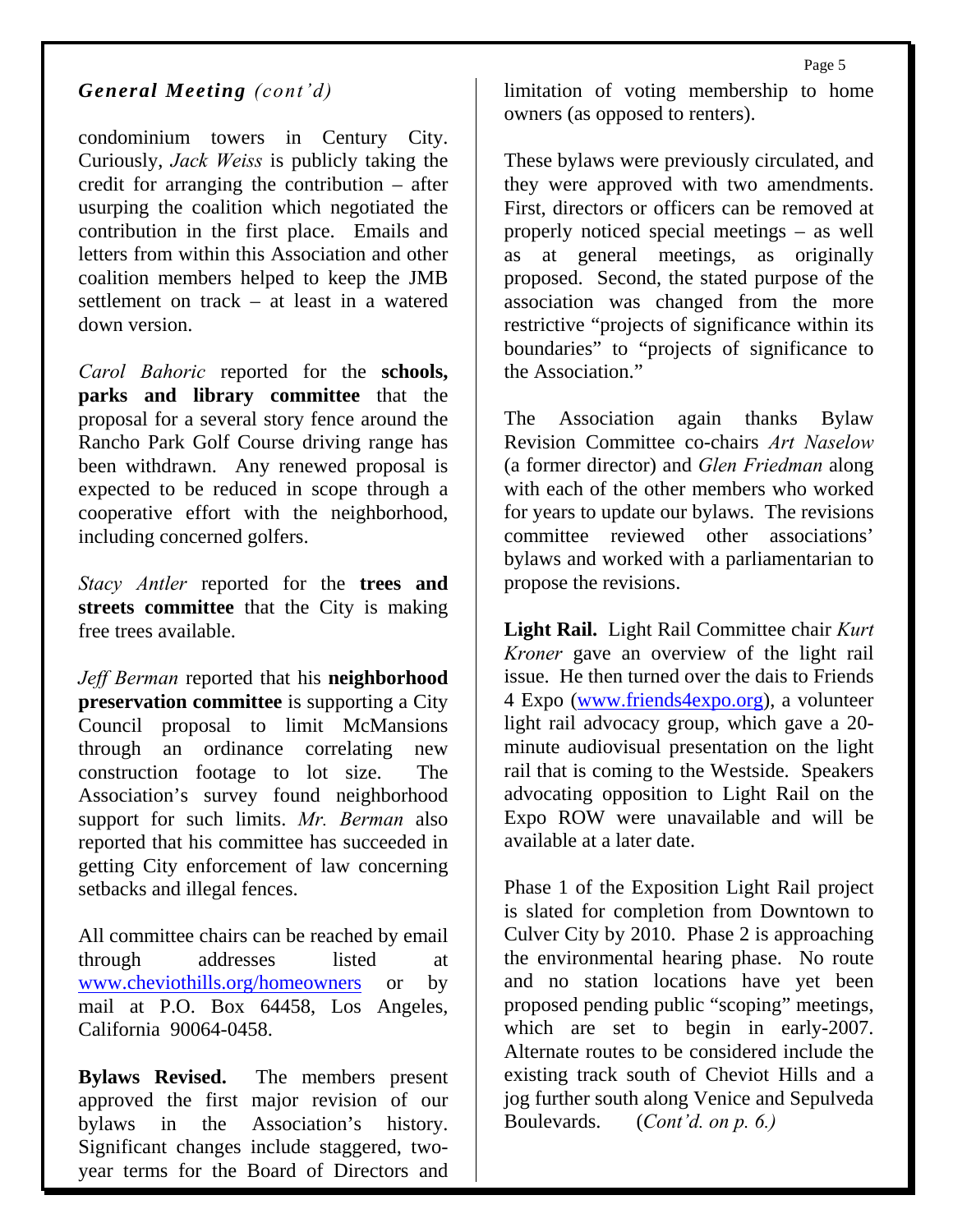#### *General Meeting (cont'd)*

The Association encourages all members to participate in the scoping project, during which the Construction Authority will consider alternative routes for Phase 2 as it extends westward from Culver City.

### *Should You Run for the Board of Directors?*

You may have considered it, but hesitated because you were not sure what would be involved. If you have read this far, it shows you have an interest in your community. This is the first qualification for serving your community through participation on the Board of Directors. To find out more, please read on.

**A Few Good Reasons for Serving Your Homeowners' Association.** The stated purpose of our Association is to promote and maintain an organization for the mutual benefit, advantage and welfare of its members and the community it represents; and to exchange and disseminate information regarding, and take action concerning, public or private improvements or other projects of significance to the Association. Therefore, serving as a member of the Board of Directors requires focus, organizational skills and a sense of community. Serving as a Director requires interest, objectivity, caring and concern for your neighbors.

If you have an interest in serving your community, getting to know your neighbors and making a difference, then here is your chance. All that is needed is for you to contact the nominating committee chair, Stacy Antler, NO LATER THAN January 25, 2007.

# RANCHO LA LOMITA

Los Angeles, at the turn of the Twentieth Century, was a growing metropolis with a population of 100,000. *Henry E. Huntington's* Pacific Electric Railroad connected the heart of the city with the outlying districts. The Owen's River Aqueduct had been dug assuring Los Angeles an adequate water supply. Southern California's reputation for frostless citrus groves, winter vegetables, and unlimited business opportunities continued to attract newcomers by the thousands. One such gentleman lured west by economic possibilities was *Ferdinand R. Bain*.

While on a business trip to California in 1910, *Bain* had become interested in the possibilities of natural gas. In 1911 he returned permanently and organized a syndicate to purchase several artificial gas plants in Orange County. This was the nucleus of the Southern Counties Gas Company of which he was later to become Chairman of the Board, a position he was to hold until his death in 1945.



*THE BAIN RANCH HOUSE* IS A CENTERPIECE OF THE *NOTRE DAME ACADEMY* AT 2851 OVERLAND AVENUE (*Cont'd. on p. 7.)*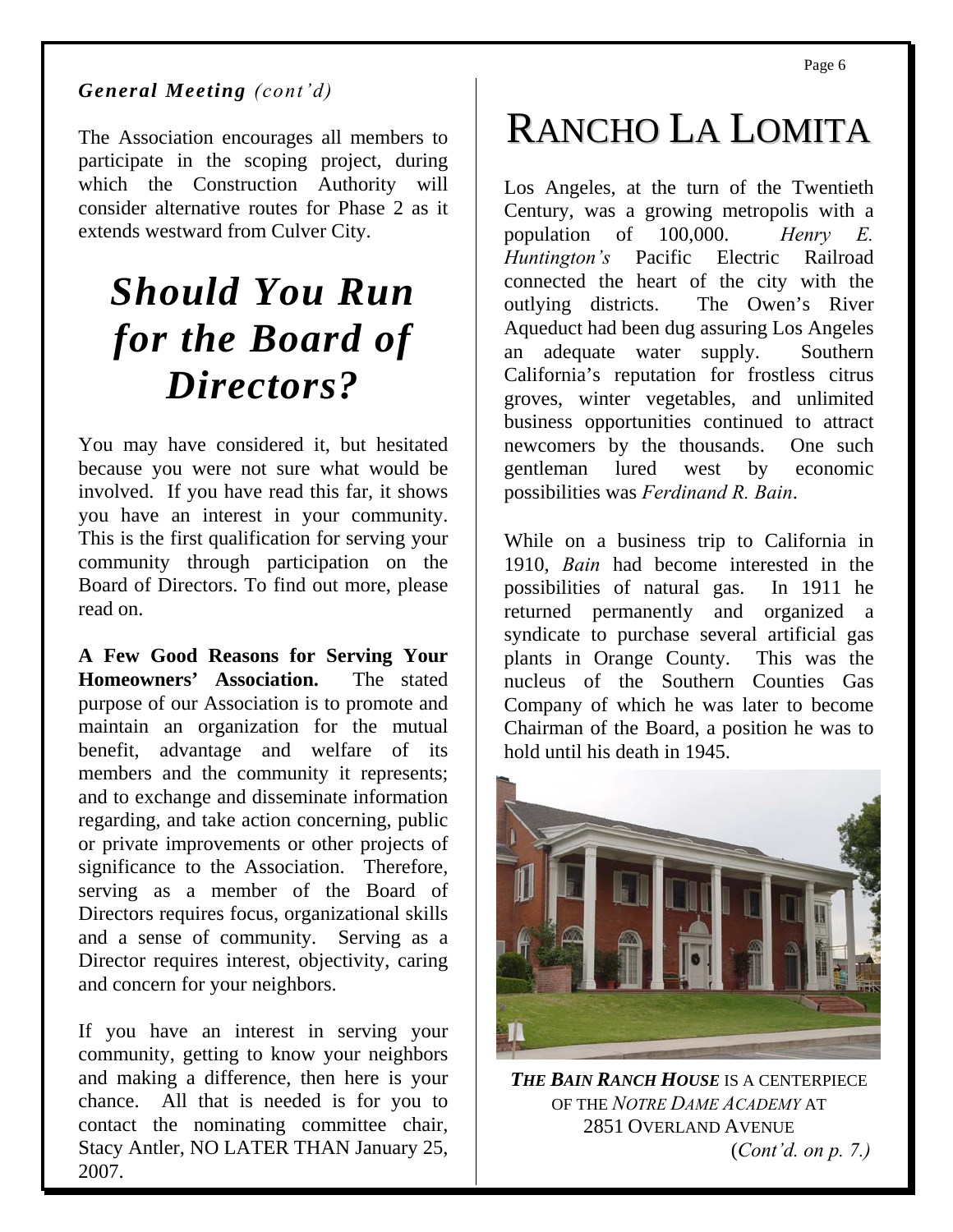#### *Rancho La Lomita (cont'd)*

During *Bain's* early years in California, he began purchasing lots in the Westwood Gardens area with the intention of developing a cattle ranch. By 1924 he had acquired nearly 90 acres of land extending from Overland Avenue to just beyond Westwood Boulevard and south from the Southern Pacific tracks to National Boulevard. Mr. Bain built a red brick colonial home atop the Overland Hill and named his entire estate "Rancho La Lomita" or "Little Hill Ranch." He criss-crossed the acreage with white fences and stocked the grazing land with purebred Jersey cattle many of which he had personally selected on his trips to Europe and to the Isle of Jersey.

Mr. *Bain* was extraordinarily proud of his herd. Many times he would invite friends to dinner and, at its conclusion, throw open the dining room French doors so his guests could admire his prize cattle as his men drove them by.

The Depression, however, affected *Mr. Bain* as it did many others. On February 24, 1939

Rancho La Lomita became the property of the Security First National Bank.

In late 1939 Paramount Pictures Incorporated was searching for a site on which to build a \$12,000,000 motion picture studio. On September 18 Paramount purchased Rancho La Lomita's 90 acres. Two days later they acquired the 60 acres north of the Southern Pacific tracks to Pico Boulevard which gave the studio a 150 acre tract.

Paramount City, however, never became a reality. American involvement in World War II, coupled with the noise of planes taking off from nearby Douglas Aircraft, made a new studio impossible. Plans were abandoned. Paramount retained title of the property, however, until 1944 when the Overland Housing Company, headed by *Edward Pauley* and *Paul W. Trousdale*, purchased the acreage for 640 homes for defense workers.

 by *Sisters of Notre Dame*, Los Angeles, California, May 13, 1969. To read the entire history – before and after Rancho La Lomita – see [www.CheviotHills.org/history.htm.](http://www.cheviothills.org/history.htm)

*The Cheviot Hills News is published by the Cheviot Hills Homeouvners Association*, Post Office Box 64458, Los Angeles, California 90064-0458. Board: *Steve Andelin*, *Stacy Antler*, *Carol Bahoric*, *Michael Beugg*, *Jeff Berman*, *Peter Glassman*, *Alisa Griner*, *Mark Huberman*, Kevin *Hughes* (president), *Kurt Kroner*, *Tony Padilla*, *Greg Pulis* (vice president), *Scott Schomer*, *Robert Simon*, and *Jonathan Weiss* (secretary). Editor for this issue: *Jonathan Weiss*. Contributors: *Mike Eveloff*, *Alisa Griner*, *Kevin Hughes, Harriet D. Nelson-Keyton*, *Sisters of Notre Dame*, and *Jonathan Weiss.*